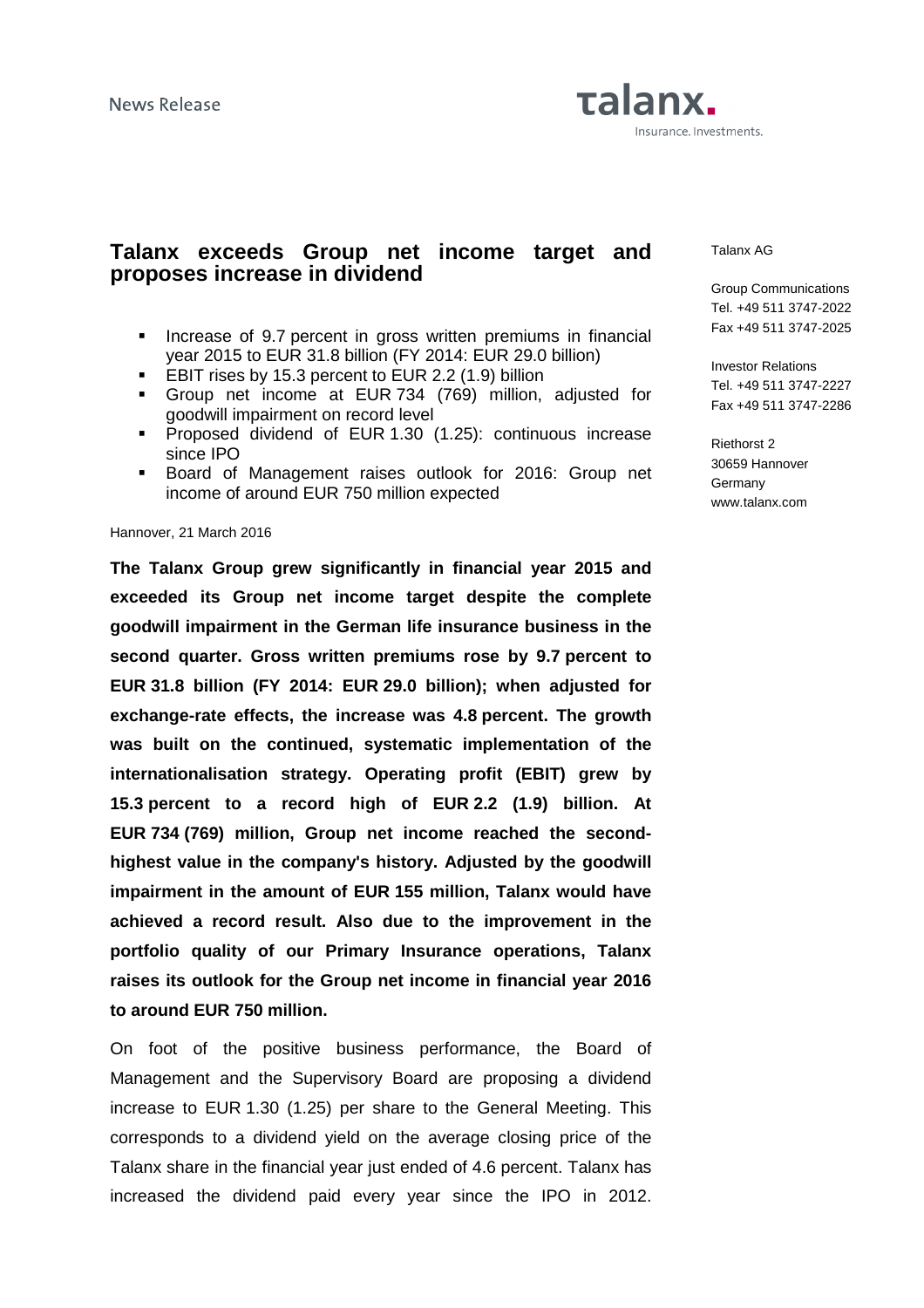

Cumulatively over the past four years, the dividend per share has increased overall by 25 cents or almost a quarter.

"2015 was characterised by low interest rates, the strategic realignment of Retail Germany and measures to enhance portfolio quality in the German industrial insurance business. Given the challenging environment, we have achieved a highly satisfactory result. With the further increase in the pay-out, we are continuing our consistent dividend policy", said Herbert K Haas, Chairman of the Board of Management of Talanx AG. "We have taken 2015 to do the necessary strategic groundwork. Now we must implement and process the measures consistently. We are on track but we have not reached our destination."

The share of premiums achieved abroad in Primary Insurance rose by 2 percentage points to 47 percent. The aim is to generate at least 50 percent of premiums outside Germany by 2018.

The fact that there were only isolated major natural disasters in the year under review contributed to the good result. The net burden of large losses across the Group of EUR 922 (782) million thus remained below the large loss budget of EUR 980 million. Large losses worth EUR 349 (356) million were attributed to Primary Insurance, whereas Reinsurance was burdened with EUR 573 (426) million. The largest loss was the explosion in the Chinese port city of Tianjin, representing a Group-wide burden of EUR 154 million.

The combined ratio of the Talanx Group improved by 1.9 percentage points to 96.0 percent (97.9 percent). In all divisions, the combined ratio was below the 100 percent level. At the end of the year, the underwriting result totalled EUR -1.4 (-2.1) billion. Net investment income fell, despite an increase in ordinary investment income, by 5.1 percent to EUR 3.9 (4.1) billion. In the previous year, it had profited from the extraordinary gain from the sale of the remaining Swiss Life stake. The net return on investment once again achieved a solid level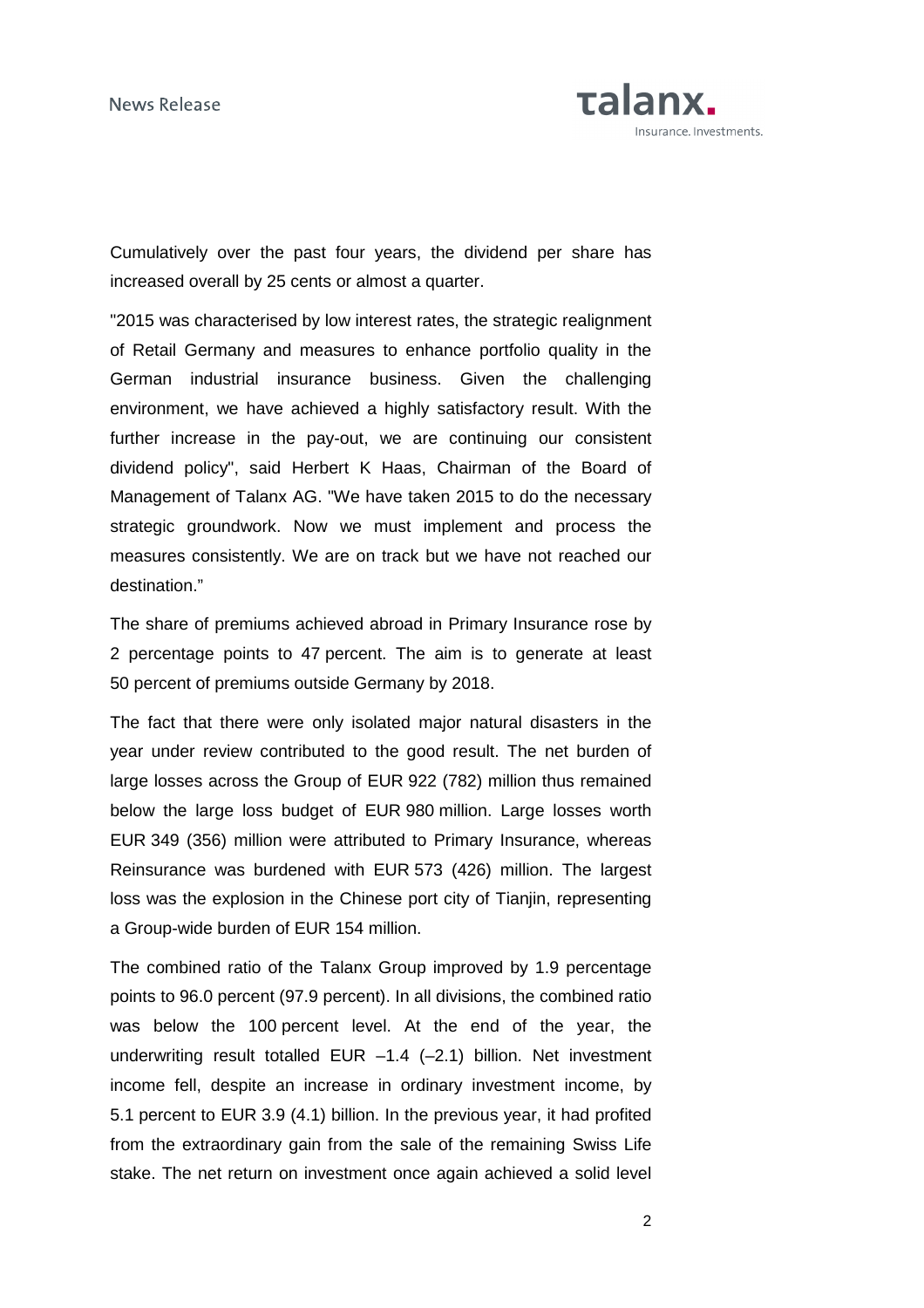

at 3.6 percent (4.1 percent). Thanks to the good underwriting cash flow and exchange-rate effects, the assets under own management increased by 4.5 percent to EUR 100.8 (96.4) billion. The earnings per share as at 31 December 2015 stood at EUR 2.90 (3.04).

In the fourth quarter of the financial year 2015, the Group's gross written premiums rose by 2.5 percent to EUR 7.4 (7.3) billion. Adjusted for exchange-rate effects, they were down by 2.5 percent. The combined ratio improved by 5.2 percentage points to 93.3 percent (98.5 percent). The underwriting result increased to EUR –82 (–705) million. Due exclusively to lower extraordinary effects (Swiss Life), net investment income fell Group-wide by 17.8 percent to EUR 0.9 (1.1) billion. EBIT increased by 50.7 percent to EUR 675 (448) million due to the higher underwriting result. Group net income rose in the fourth quarter by 3.0 percent to EUR 246 (239) million.

Shareholders' equity rose to EUR 8.3 (8.0) billion or EUR 32.76 (31.64) per share. Despite the dividend payment of EUR 316 million, the shareholders' equity in financial year 2015 lies 4 percent above the result of 2014 in this respect.

### **Industrial Lines: Premium growth, predominantly abroad; initiatives to improve portfolio quality off to a successful start**

In the Industrial Lines Division, the gross written premiums increased in 2015 by 6.5 percent to EUR 4.3 (4.0) billion, buoyed up by growth abroad. Adjusted for exchange-rate effects, the increase was 2.5 percent. In the United States in particular, positive exchange-rate effects boosted premium growth. The division's target is to increase the volume of the premiums achieved abroad to 65 percent by the year 2019. This figure currently stands at 60 percent.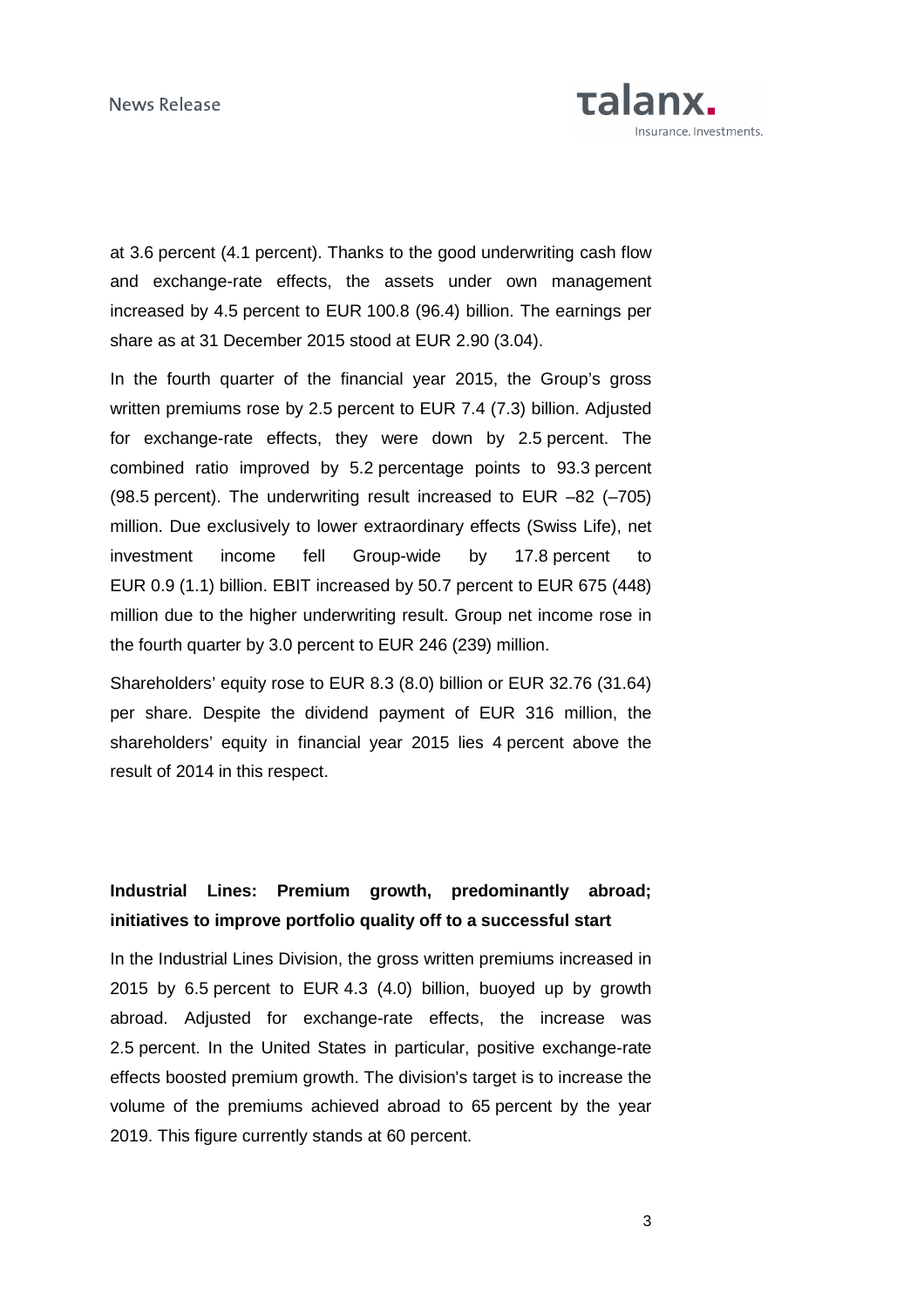

The combined ratio improved to 99.2 percent (103.0 percent). The underwriting result increased to EUR 18 (–61) million. In an environment of persistently low interest rates, the net investment income fell by 23.1 percent to EUR 206 (268) million; the figure for the previous year had also benefited from extraordinarily realised gains. EBIT increased by 14.3 percent to EUR 208 (182) million. The Industrial Lines Division contributed EUR 127 (121) million to Group net income.

In the fourth quarter, Industrial Lines achieved a premium increase of 5.3 percent, 0.3 percent when adjusted for exchange-rate effects, to EUR 862 (818) million. Benefiting from, inter alia, a lower large loss burden, the underwriting result amounted to EUR 22 (6) million. The net investment income stood at EUR 48 (59) million. EBIT was down slightly to EUR 55 (58) million, and its contribution to Group net income stood at EUR 24 (36) million.

The measures to improve the domestic insurance business are displaying initial signs of success: when the contracts were extended, tangible improvements in premiums/contingent liabilities were achieved in the Property, Marine and Motor lines. The initiative is being continued in the current year.

### **Retail Germany: Combined ratio falls to below 100 percent; KuRS strategic project successfully started**

The Retail Germany Division posted a slight decline in gross premium income in financial year 2015 dipping to EUR 6.7 (6.9) billion, due in particular to a planned limitation of single premium business amongst the life insurers. Gross written premiums declined by 3.4 percent to EUR 5.2 (5.4) billion. The same applies to new business, which when measured against the annual premium equivalent (APE) amounted to EUR 455 (470) million. In contrast, the sale of biometric products such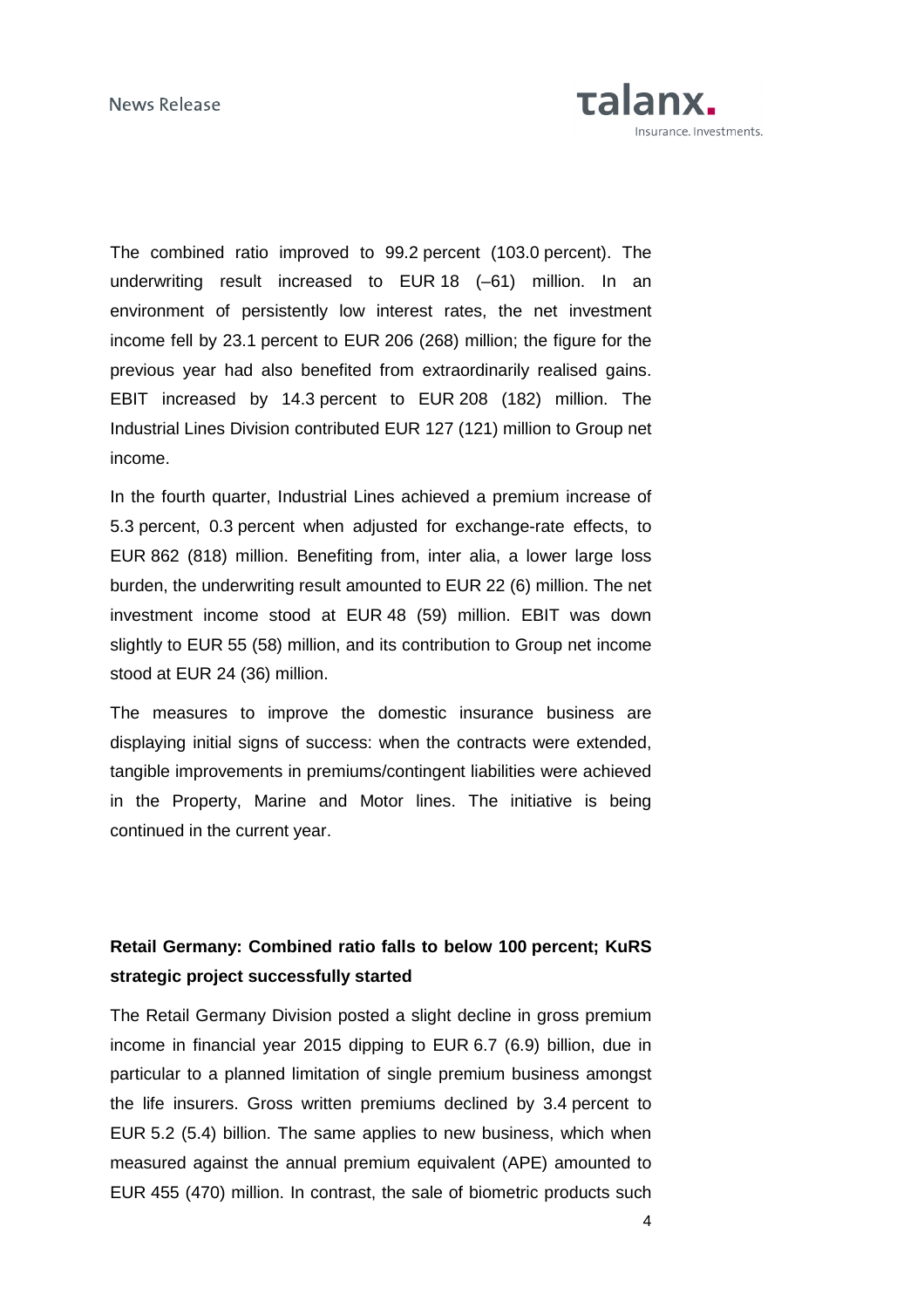

as occupational disability insurance and term life insurance products increased, when measured against the APE, from EUR 83 to 88 million or around 6 percent. The division also decided to replace traditional life insurance products at the turn of the year with modern classic products. The property/casualty insurers achieved gross written premiums of EUR 1.5 (1.5) billion with ongoing measures to improve the quality of the portfolio.

The underwriting result improved to EUR  $-1.5$  (-2.0) billion. The increase resulted, in particular, from a lower net investment income and the resultant lower participation of life insurance customers in the net investment income. At the same time, increases in the loss reserves in the property/casualty business and a risk-oriented remeasurement of life insurance portfolios burdened the underwriting result of the previous year. The combined ratio improved, due to a lower burden from small and medium-sized losses and consequent reduction of costs, by 9.3 percentage points to 99.3 percent (108.6 percent). Net investment income fell 8.8 percent to EUR 1.7 (1.9) billion. Despite the complete impairment goodwill worth EUR 155 million, EBIT rose to EUR 3 (–115) million. The contribution to Group net income amounted to EUR –76 (–84) million.

In quarterly terms, the gross written premiums were essentially characterised by planned decreases in single premiums. The premium income amounted to EUR 1.5 (1.8) billion across the segment. The underwriting result improved, rising to EUR –262 (–689) million, particularly as a result of a fall in the net investment income and the associated lower participation of policyholders as well as the absence of the named one-off effect. In addition, it profited from a positive development in the combined ratio, which improved from 126.8 percent to 94.2 percent. Net investment income fell by 19.0 percent to EUR 380 (469) million. Operatively (from an EBIT perspective) the division closed the fourth quarter with a profit of EUR 19 (–234) million; the contribution to Group net income was EUR –3 (–156) million.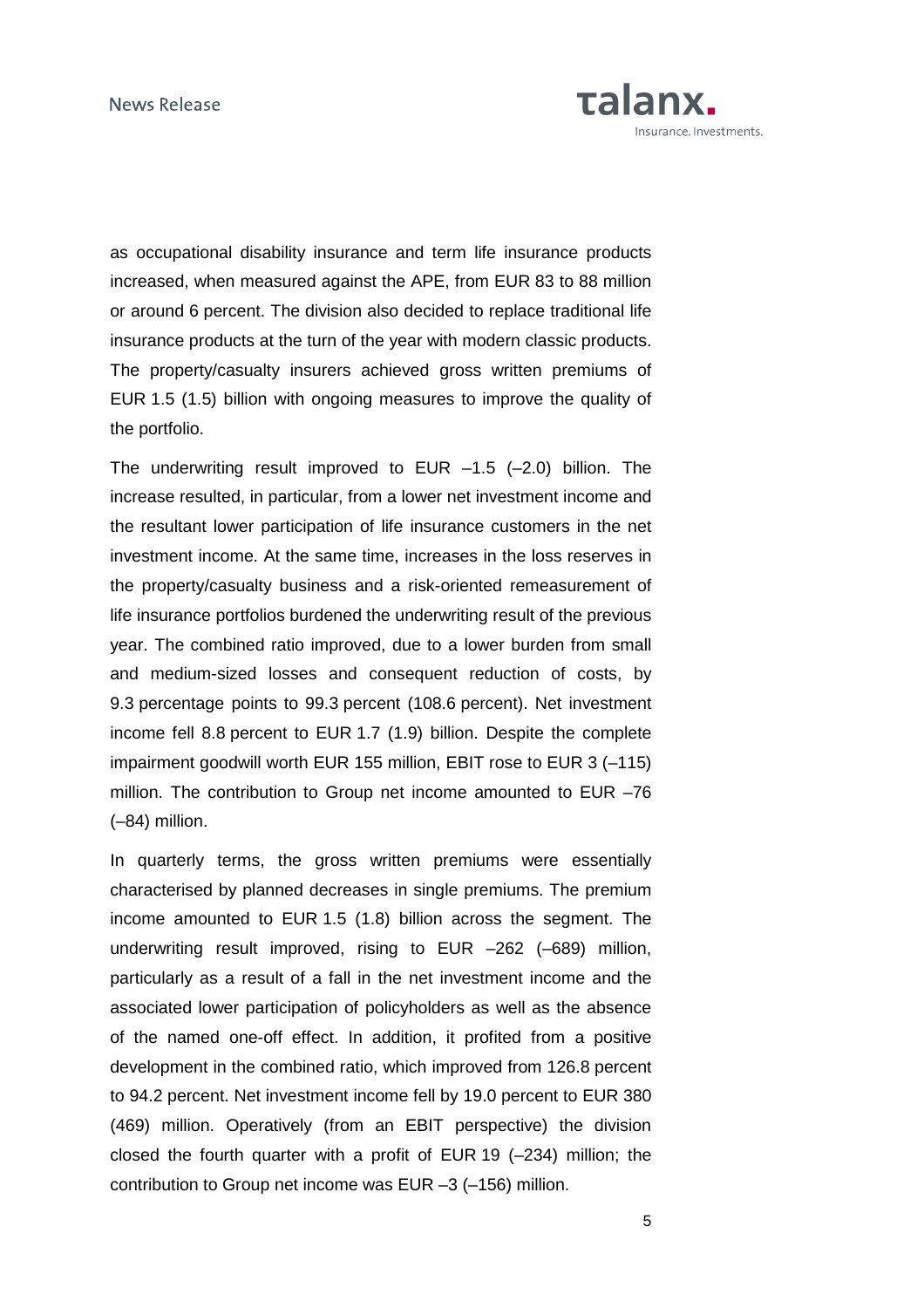

# **Retail International: Successful integration of the Chilean Magallanes Group; strong, profitable growth in the property/casualty business**

Gross written premiums in the Retail International Division rose in the year under review by 4.2 percent to EUR 4.6 (4.5) billion. Adjusted for exchange-rate effects, growth even reached 7.6 percent. In particular, premium income in Latin America has developed well. In Mexico, premium growth in local currency was 38.0 percent, in Brazil it was 16.1 percent. The Chilean companies achieved premiums of EUR 280 million, of which EUR 242 million came from the purchase of the Magallanes Group.

Overall, the premium income profited from a strong composite business which recorded premium growth of 11.4 percent (adjusted for exchange-rate effects: 16.7 percent). The life insurers recorded a premium decline, due to falling single premiums, of 9.4 percent (adjusted for exchange-rate effects: –9.5 percent).

The underwriting result rose thanks to the positive development in the property/casualty business to EUR –7 (–11) million. At 96.3 percent (96.4 percent) the combined ratio of the property insurers remained stable at a good level. Larger investment portfolios led to a rise in the net investment income by 5.3 percent to EUR 338 (321) million. EBIT increased by 4.3 percent to EUR 217 (208) million. Due to a positive fiscal one-off effect from the purchase in Chile, the contribution of the division to Group net income rose disproportionately by 21 percent to EUR 148 (122) million.

In the fourth quarter of 2015, premium income increased by 2.9 percent – 6.1 percent in local currencies – to EUR 1.2 (1.1) billion. The underwriting result amounted to EUR –8 (–4) million. As a result of extraordinary gains from the realisation of currency reserves, the net investment income rose by 10.8 percent to EUR 88 (80) million. At EUR 43 (44) million, EBIT almost reached the level of the same period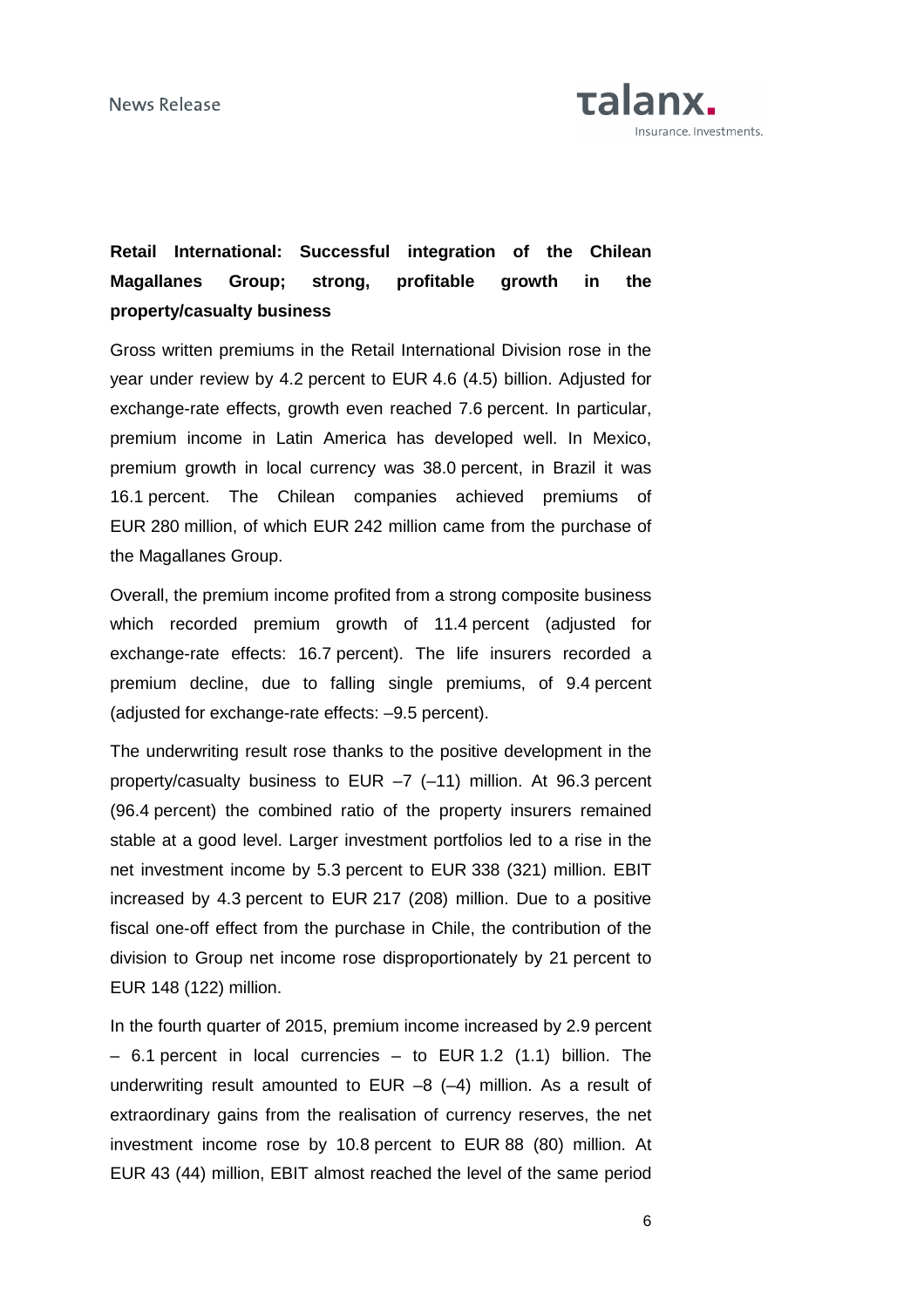

in the previous year despite negative effects in the amount of EUR 8 million from the deconsolidation of the companies in Ukraine and Bulgaria. Due to the fiscal one-off effects in Chile, the contribution to Group net income rose to EUR 42 (26) million.

#### **Non-Life Reinsurance: Very good combined ratio of 94.5 percent**

Non-Life Reinsurance recorded premium growth in financial year 2015 of 18.2 percent to EUR 9.3 (7.9) billion. Adjusted for exchange-rate effects, the gross written premiums rose by 8.1 percent. At EUR 573 (426) million, the large loss burden of the reinsurance segment remained well within the limits of the large loss budget of EUR 690 million. The already good combined ratio of the segment improved slightly to 94.5 percent (94.7 percent). The underwriting result increased by 22.3 percent to EUR 427 (349) million. The net investment income increased by 11.4 percent to EUR 966 (867) million. Based on the positive operative development, the segment achieved an EBIT of EUR 1.4 (1.2) billion (+14.1 percent). The contribution to Group net income increased by 13.7 percent to EUR 456 (401) million.

In the fourth quarter, the gross written premiums grew by 9.5 percent to EUR 2.0 (1.8) billion. At the year's end too, the segment profited from exchange-rate effects: in local currencies, the income remained practically constant at –0.4 percent. Supported by a significantly lower large loss burden, the underwriting result amounted to EUR 179 (125) million, while the net investment income stood at EUR 277 (200) million. Consequently, EBIT increased by 18.7 percent to EUR 416 (350) million. The segment contributed EUR 136 (130) million to Group net income.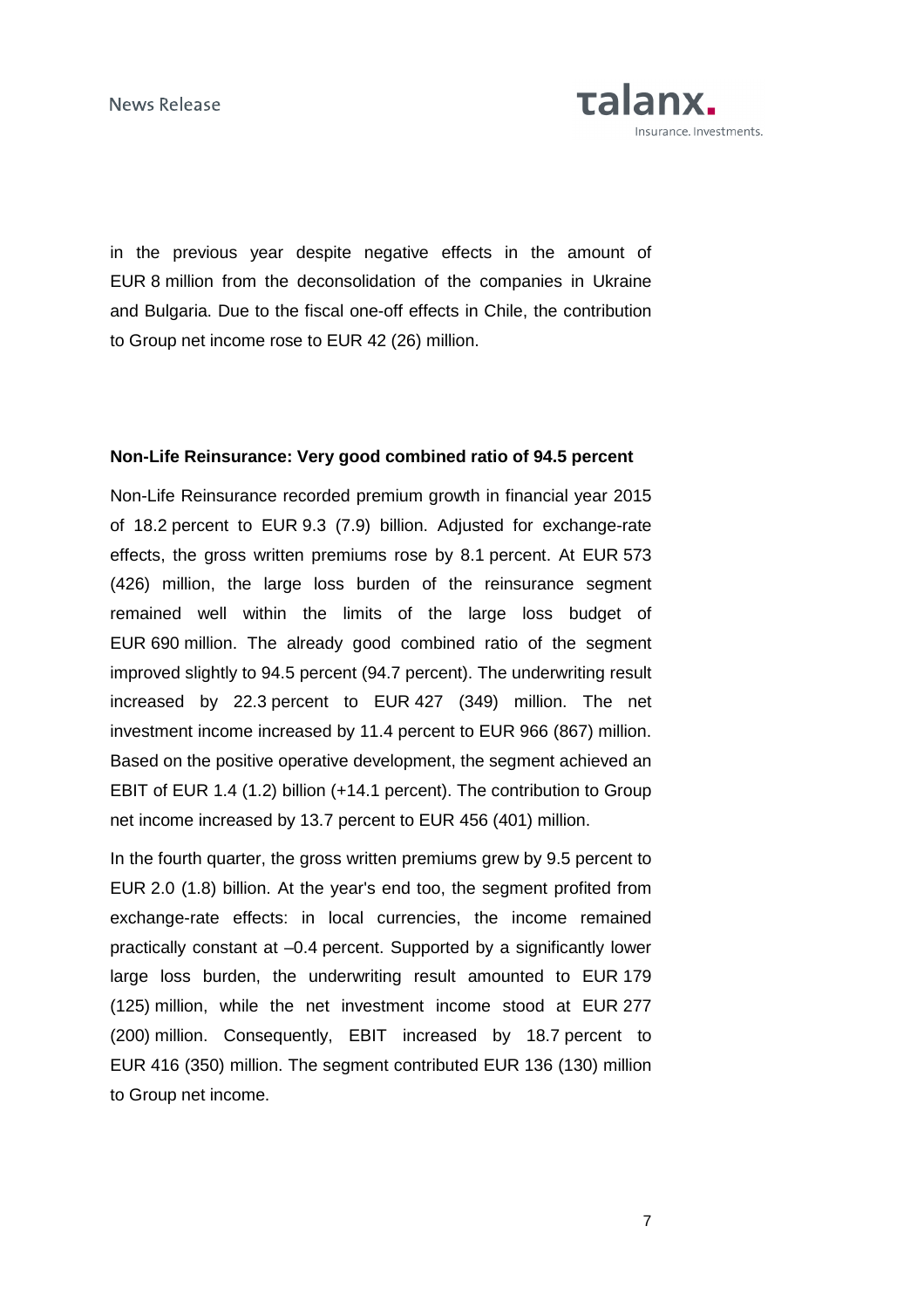

### **Life/Health Reinsurance: Increase in quality of results**

In the Life/Health Reinsurance gross written premiums in 2015 grew by 19.7 percent to EUR 7.7 (6.5) billion. Adjusted for exchange rate effects, the premiums increased by 9.5 percent. The underwriting result improved by 8.6 percent to EUR –351 (–384) million. Despite the persistently low interest rates, the net investment income increased by 15.7 percent to EUR 709 (613) million. The segment's EBIT amounted to EUR 411 (268) million, and its contribution to Group net income rose by 40.2 percent to EUR 150 (107) million.

In the fourth quarter, the premium income amounted to EUR 2.1 (1.8) billion. This corresponded to a gain of 16.0 percent, or 5.7 percent after adjustment for exchange rate effects. The underwriting result amounted to EUR –17 (–142) million, the net investment income reached EUR 166 (152) million increasing by 9.1 percent. Supported by the good development in underwriting and investment earnings, EBIT rose to EUR 172 (32) million. The contribution of the segment to Group net income amounted to EUR 66 (21) million.

#### **Outlook 2016**

For the Talanx Group, we expect stable gross premium income for 2016 – based on steady exchange rates. The IFRS return on investment should amount to at least 3%. We are aiming for Group net income of approximately EUR 750 million. This earnings target assumes that any large losses will be within the expected range and that there will be no disruptions on the currency and capital markets. Our express aim is to pay out 35% to 45% of Group net income as dividends.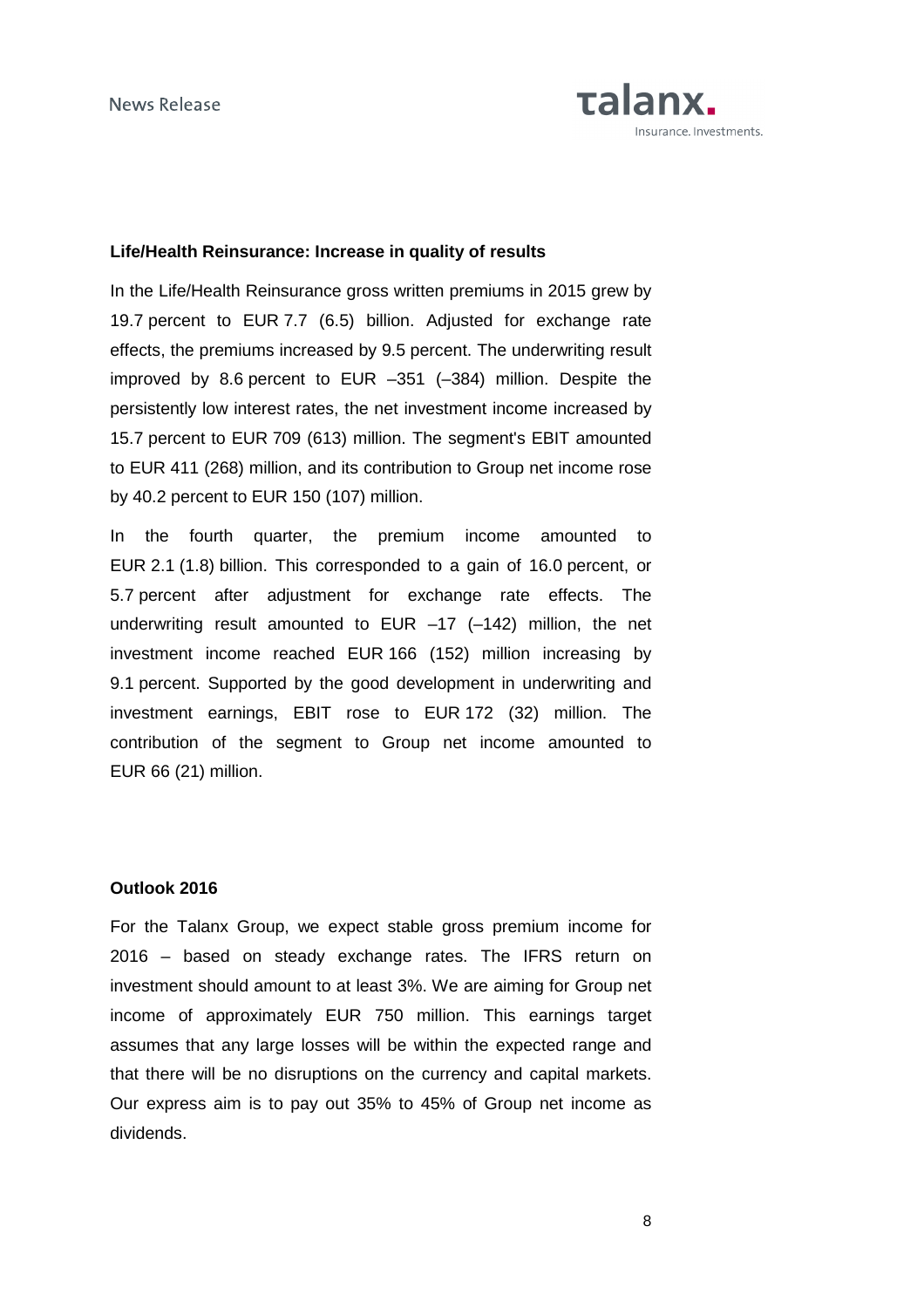

## **Key figures from the Talanx Group income statement for 2015, consolidated (IFRS)**

| <b>EUR million</b>                                                        | 2015   | 2014   | $+/-$        |
|---------------------------------------------------------------------------|--------|--------|--------------|
| Gross written premiums                                                    | 31,799 | 28,994 | $+9.7%$      |
| Net premiums earned                                                       | 25,937 | 23,844 | $+8.8%$      |
| Combined ratio in property/casualty<br>insurance and Non-Life Reinsurance | 96.0%  | 97.9%  | $-1.9%$ pts. |
| Net investment income                                                     | 3,933  | 4,144  | $-5.1%$      |
| Operating profit (EBIT)                                                   | 2,182  | 1,892  | $+15.3%$     |
| Net profit (after financing costs and tax)                                | 1,409  | 1,368  | $+3.0%$      |
| Group net income (after non-controlling<br>interests)                     | 734    | 769    | $-4.6%$      |
| Return on equity <sup>1</sup>                                             | 9.0%   | 10.2%  | $-1.2%$ pts. |

1) Annualised net income for the reporting period excluding non-controlling interests relative to average shareholders' equity excluding non-controlling interests

### **Key figures from the Talanx Group income statement for Q4 2015, consolidated (IFRS)**

| <b>EUR million</b>                                                        | Q4 2015 | Q4 2014 | $+/-$            |
|---------------------------------------------------------------------------|---------|---------|------------------|
| Gross written premiums                                                    | 7,444   | 7,261   | $+2.5%$          |
| Net premiums earned                                                       | 6,691   | 6,713   | $-0.3%$          |
| Combined ratio in property/casualty<br>insurance and Non-Life Reinsurance | 93.3%   | 98.5%   | $-5.2%$ pts.     |
| Net investment income                                                     | 944     | 1,148   | $-17.8%$         |
| Operating profit (EBIT)                                                   | 675     | 448     | $+50.7%$         |
| Group net income (after non-controlling<br>interests)                     | 246     | 239     | $+3.0%$          |
| Return on equity <sup>1</sup>                                             | 12.0%   | 12.0%   | $+/- 0.0\%$ pts. |

1) Annualised net income for the quarter excluding non-controlling interests relative to average shareholders' equity excluding non-controlling interests at the beginning and the end of the quarter

Complete Annual Report 2015:

http://www.talanx.com/~/media/Files/T/Talanx/reports-and-presentations/2016/2015\_tx\_konzern\_en.pdf

Financial calendar for 2016:

http://www.talanx.com/investor-relations/finanzkalender/termine.aspx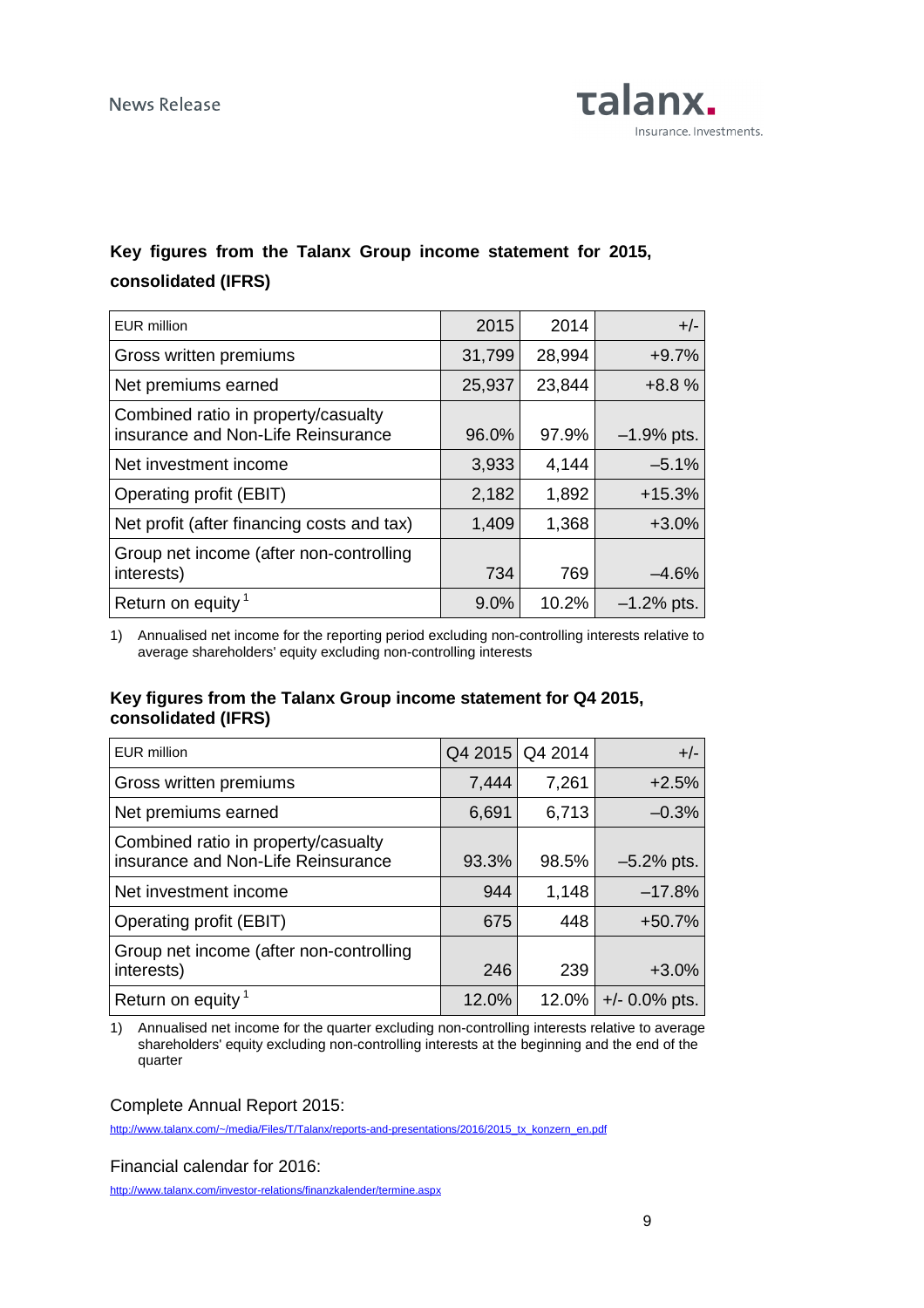

#### **About Talanx**

With premium income of EUR 31.8 billion (2015) and about 22,000 employees, Talanx is one of the major European insurance groups. The Hannover-based Group is active in some 150 countries. Talanx operates as a multi-brand provider with a focus on B2B insurance. Under the HDI brand, which can look back on more than 100 years of tradition, Talanx operates both in Germany and abroad in industrial lines as well as retail business. Further Group brands include Hannover Re, one of the world's leading reinsurers, Targo Versicherungen, PB Versicherungen and Neue Leben, the latter all specialized in bancassurance, the Polish insurer Warta, and the financial services provider Ampega. The rating agency Standard & Poor's has given the Talanx Primary Group a financial strength rating of A+/stable (strong) and the Hannover Re Group one of AA–/ stable (very strong). Talanx AG is listed on the Frankfurt Stock Exchange in the MDAX as well as on the stock exchanges in Hannover and Warsaw (ISIN: DE000TLX1005, German Securities Code: TLX100, Polish Securities Code: TNX).

You can find additional information by going to www.talanx.com.

Follow us on Twitter: twitter.com/talanx\_en.

Current photographs and company logos are available at www.mediathek.talanx.de.

| Andreas Krosta     |         | Tel.: $+49.511-3747-2020$          |
|--------------------|---------|------------------------------------|
|                    |         | E-mail: andreas.krosta@talanx.com  |
| Christoph Boßmeyer | Tel.: I | +49 511-3747-2094                  |
|                    | E-mail  | christoph.bossmeyer@talanx.com     |
| Bettina Dörr       | Tel∴    | +49 511-3747-2441                  |
|                    |         | E-mail: bettina.doerr@talanx.com   |
| Martin Schrader    | Tel∴    | +49 511-3747-2749                  |
|                    |         | E-mail: martin.schrader@talanx.com |
| Josefine Zucker    | Tel∴    | +49 511-3747-2128                  |
|                    |         | E-mail: josefine.zucker@talanx.com |

#### For **media enquiries** please contact: